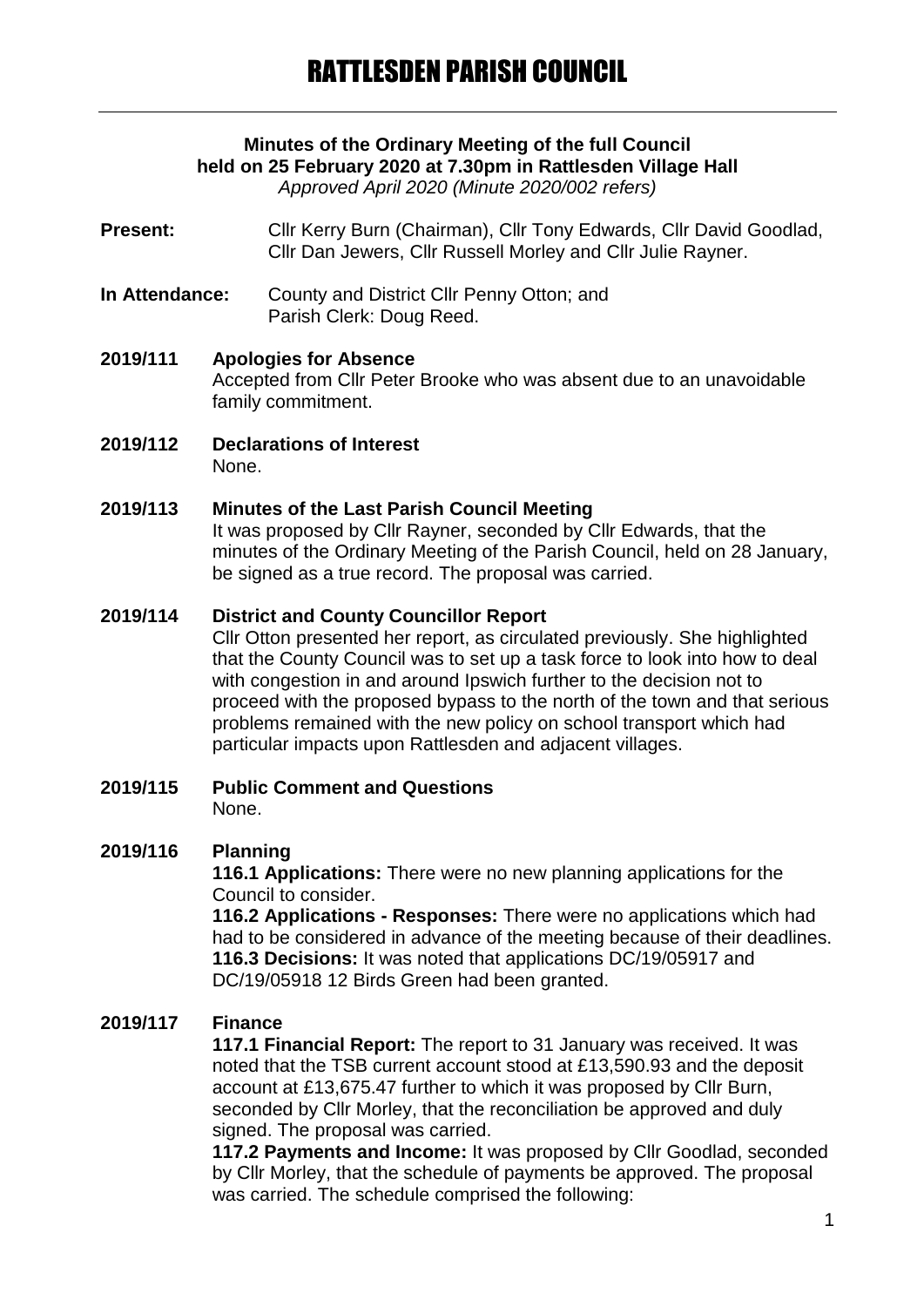- Litter-picker: salary (February) £158.70;
- Clerk: salary (February) £368.25;
- HMRC: PAYE (February) £92.00;
- The Felsham Gardeners: Cemetery grass-cutting £200.00; and

 The Felsham Gardeners: Cemetery hedge-cutting - £200.00. Income received was duly noted as follows:

 TSB: business (deposit) account interest (February) - £11.54. **117.3 Audit Plan 2019-2020:** It was resolved that the Audit Plan and the 'Terms of Engagement' for and appointment of an internal auditor be approved. It was further resolved that Mr Graham Reid be asked to carry out the internal audit of the Council for 2019-2020.

**117.4 National Minimum Wage:** It was resolved that the Council adopt the new minimum wage of £8.72 per hour (for workers aged 25 and over), effective from 1 April 2020, as it applied to Council employees.

### **2019/118 Working Group Reports**

**118.1 Housing Development:** The Group had not met since the last Council meeting.

**118.2 Finance and Development:** The Group had not met since the last Council meeting.

### **2019/119 Council Governance**

**119.1 New Legislation, Codes or Regulatory Issues:** None.

**119.2 Risk Register, Policies and Internal Controls:** There were no decisions or actions which impacted upon the Council risk register, policies or internal controls.

**119.3 Systems of Internal Control:** A review of the effectiveness of the Council governing arrangements and systems of internal control was carried out. It was felt that the Council continued to exercise good governance and that it remained effective in terms of proper, accountable and appropriate management whilst acknowledging that it had no room for complacency. The role of the Finance Councillor was key in that respect. Given that the position was deemed to be sound overall it was resolved that the controls and systems in place were reliable, adequate, efficient and effective.

**119.4 Asset Register:** Further to recent inspections plus purchases in the current financial year, the updated Register of Council Assets was received and considered. It was proposed by Cllr Burn, seconded by Cllr Morley, that it be approved as a true record. The proposal was carried. It was noted that any actions flowing from the inspections would be considered at the next meeting.

#### **2019/120 St Nicholas Church Gate - Access from Lower Road**

Given concerns identified by Cllr Goodlad the Council considered the deteriorating state of the access to St Nicholas Church gate from Lower Road. Cllr Goodlad confirmed that the Church would welcome attention to the situation and that, further to the securing of an estimate of the costs involved, he would draft a plan for submission to Suffolk Highways from whom approval was needed to proceed with the work.